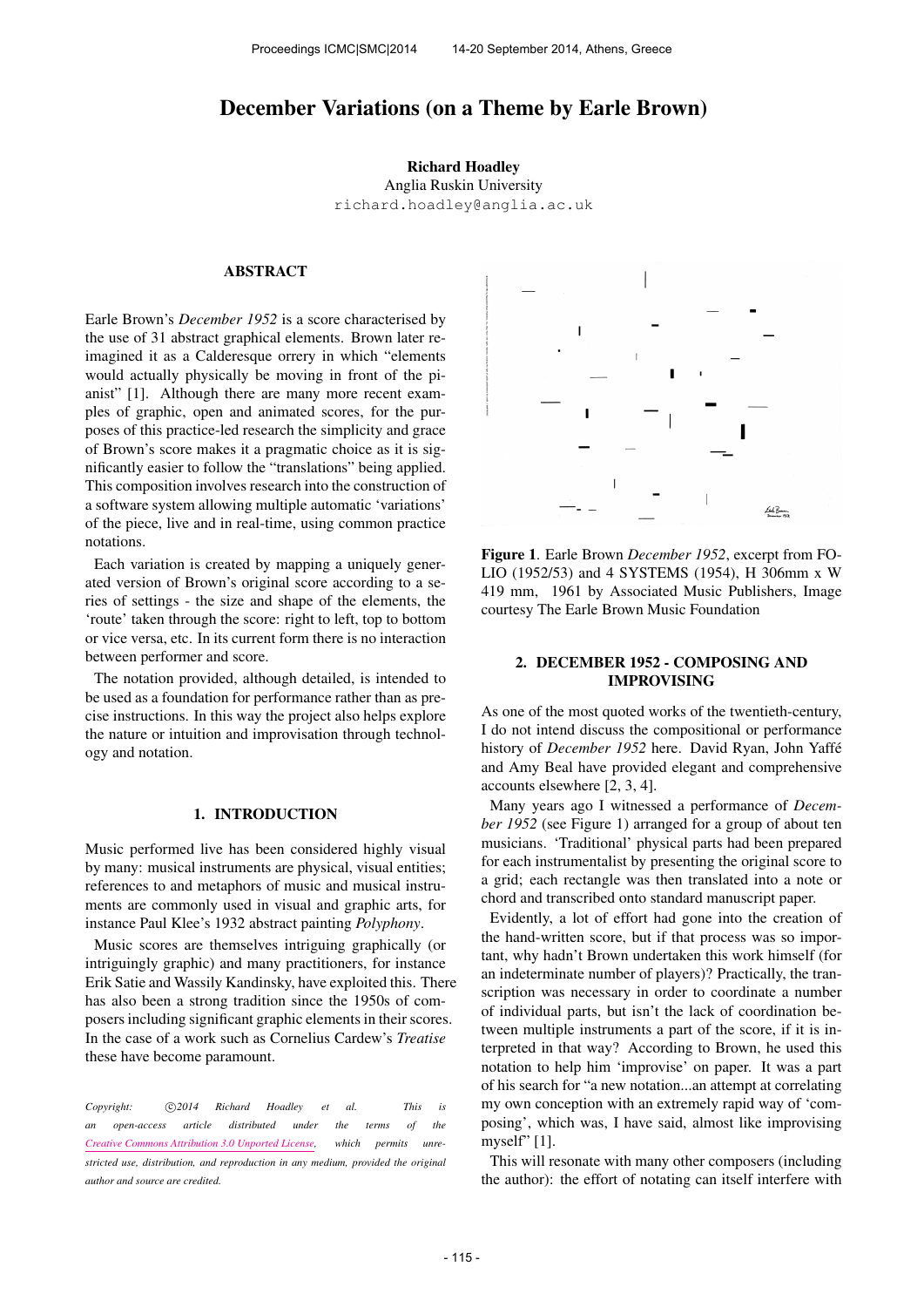the process of composing. While composing with technology does not immediately help with this - it slows down the process for many - once a satisfactory computer aided system has been constructed (composed?), improvising using other media such as physical movement or drawing can be a very effective compositional method. More traditional paper-based systems are often used in this way - quickly drawn sketches outline complex imaginings, preparing the way for the real work of getting the dots right.

In another statement by Brown, he felt that in a possible physical version of *December 1952* "there would be a possibility of the performer playing very spontaneously, but still very closely connected to the physical movement of these objects" [1], revealing what would appear to be an ambivalence for the territory between improvisation and composition.

## 3. AUTOMATIC NOTATION

Although T.R. Green in his HCI focused analysis of notations has described music notation as principally a graphic notation it also includes many non-graphic elements enabling effective manipulation on an algorithmic level (the general MIDI format is an example of this) [5].

This division between the graphic and the semiotic is reflected in another dichotomy in music: between 'signal' and 'music' processing, succinctly observed by Carola Boehm [6]. While the author's own primary compositional inspiration lies in patterns of and relationships between the discrete packets of information called 'notes', the problems and advantages of electroacoustic signs and sounds are equally fascinating, if different. There is now more research than ever into the development of software tools for the understanding, analysing and representation of electroacoustic music. For example, see Patton [7], Blackburn [8, 9], Couprie's *EAnalysis* [10] and Clarke and Manning's *Tools for Interactive Aural Analysis* [11].

Conversely, since Brown's experiments in the 1950s there has been significant interest in graphic and, when technology has allowed, interactive scores. This use of technology has in some cases enabled a fuller understanding of the nature of notation [12].

## 3.1 Other Automatic Notators

Dominique Fober, the developer of INSCORE, provides an account of other automatic notators [13] alongside descriptions of the abilities of those pieces of software to generate convincing and flexible common practice notation alongside text, graphics and other forms of image manipulation. This complements Harris Wulfson's 2007 and Jason Freeman's 2010 papers introducing automatic and real-time notators [14, 15]. Fober also places INSCORE among other current and historical paradigms of score generation such as Guido and Music XML. *Quantum Canticorum*, a composition by the author uses physical movement to influence music notation as well as audio and so the ability to format this notation live is of central importance [16].

In terms of tools for live notation, related work includes *eScore* [17, 18]: a system exploring composer/performer interactions through real-time notation developed for others to use, but presented with particular compositions as examples.

Animated notation is another related area, about which Ryan Ross Smith has established an interesting collection of work [19]. Although the practice of animated notation includes a variety of methods which do not include the live generation of material, as new software is developed it is clear that the latter will play an increasingly important role.

Collins [20] provides an overview of algorithmic and generative composition without music notation, but Michael Edwards' *Slippery Chicken* [21] is a computer aided composition (CAC) system featuring the ability to generate sophisticated common practice notation based scores.

Didkovsky and Hajdu [22], Hajdu et al. [23], Agostini and Ghisi [24] describe systems which include methods for defining and projecting notation live. MaxScore/JSML and the Bach Project use live notation as a part of more general CAC systems rather than as dedicated live notators.

#### 3.2 Why Compose Automatically?

Bearing in mind that it is in most cases appreciably more time-consuming to construct methods for composing rather than just composing, what are the reasons for pursuing this activity? Analysing what composers and commentators have said about why algorithmic processes have been used reveals divergent practices.

### *3.2.1 Algorithms as control*

Complementing the introduction to the subject (see section 3.1), Collins elsewhere suggests creativity, understanding and a certain type of control as a prime motivator: "to cite Gregory Chaitin, computer programs are frozen thought; they stand as beautiful (human), artistic, creative, intellectual objects. Algorithmic music is compositional design at a meta-level, human creativity in musical representations, examination of particular rule sets in a space of multiple music theories, with the composerdesignermusician becoming a composer-pilot through musical modelling space. Composers model composition itself, and such systems give us valuable insight into the relations of music theory, musical design and aural instantiation" [25].

### *3.2.2 Algorithms as external agents*

In contrast, another reason often given is that algorithmic processes reveal variations, details and perspectives that wouldn't have been considered using conscious methods. The British composer Harrison Birtwistle, an early adopter of these techniques, has been particularly prominent in this amongst notation based composers [26]. In electronic music generated in real-time the process can happen each time the music is rendered, arguably providing a level of 'interpretation' not usually available (and often not desirable) in fixed-media pieces.

#### *3.2.3 Algorithms as a part of composition*

David Cope has discussed his perhaps unsurprising view that the act of composition is by definition algorithmic: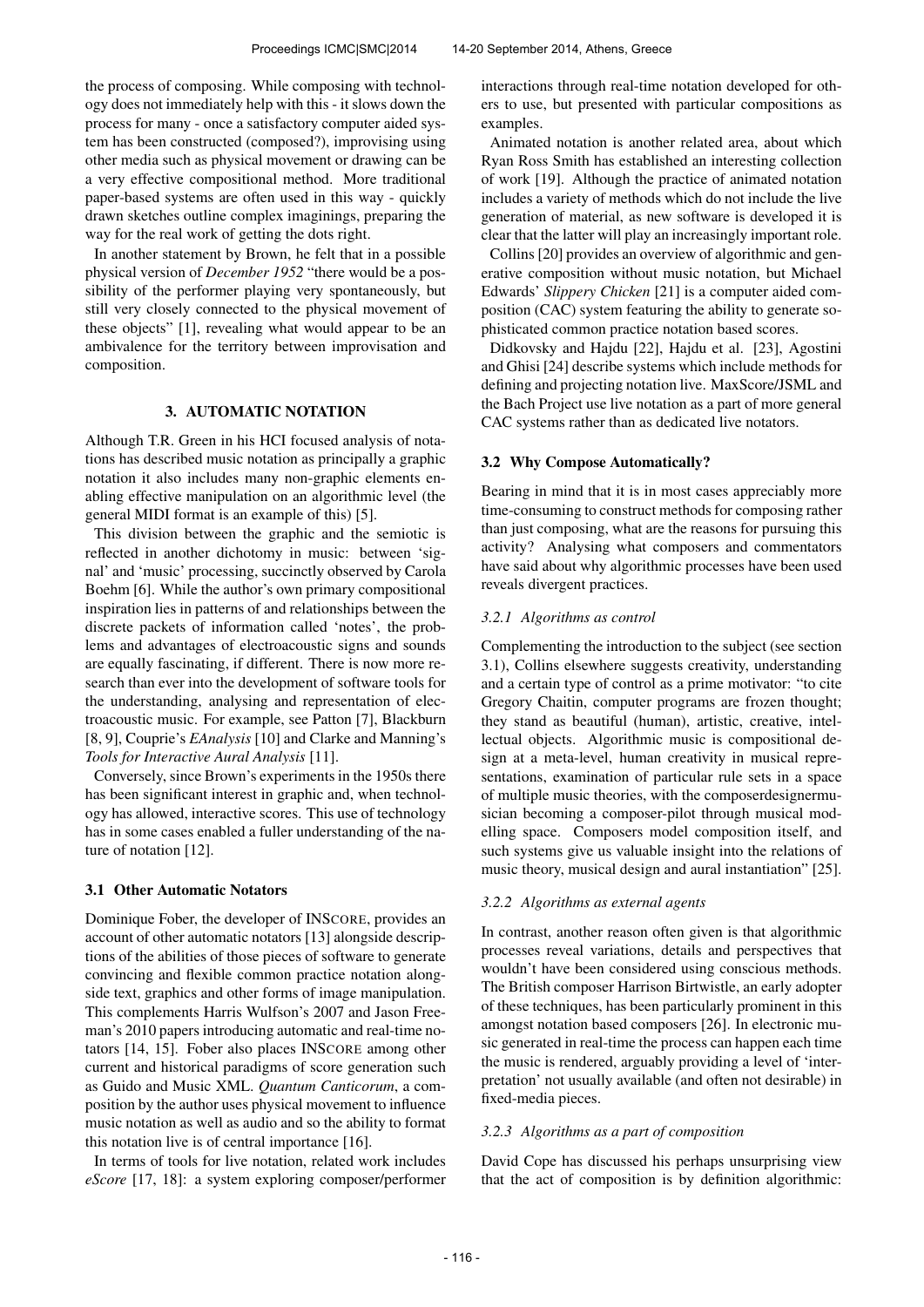"Every composition is a finite sequence of steps. It is logical, then, to assume that...the act of composing is as an algorithmic process. Algorithms emerge...as the most appropriate tool for the creation and study of music" [27], and elsewhere: "I do not believe that one can compose without using at least some algorithms." [28]

### 3.3 Why Notate Automatically?

## *3.3.1 Synchronisation and improvisation*

In compositions by the author where the movement of dancers is acquired and the data used [29, 16, 30], live notation is crucial in order to ensure synchronisation of both tempo and frequency/pitch between the generated audio, notation (and therefore instrumental performance) and the dancer's movements directly influencing the algorithmic processes.

As an aside, these methods also allow non-experts (such as children) to express themselves through movement and hear the result in real-time - this is very much enhanced if it happens in real-time.

## *3.3.2 Mapping and translation*

One of the key hypotheses of this work is that it is possible to 'translate' expressive gestures from the graphic domain into the musical domain and that any such translation will enhance the musical experience. To the extent that music notation is already a graphical language this shouldn't be too great a cognitive leap. The idea of mapping and translation has been increasingly (and justifiably) criticised over recent years [31, 32], but these need not be one-to-one mappings or 'mickey mousing' and may involved many-tomany or mappings between ambiguously related functions.

#### *3.3.3 Auditioning*

While not reliant on real-time generation of notation, implementing methods of synchronous audition of generated material enables immediate testing of compositional decisions involving algorithms. This is more akin to practices in electroacoustic or acousmatic music where it is normal to be able to hear versions of the music as it is composed.

## 3.4 Live Notation and Improvisation

This research includes investigation of the middle-ground between composition and tool or instrument and it is therefore important that there is sufficient time during rehearsals to discuss, implement and practice these translations with performers. A hypothesis is that the use of live notation performed at the moment of creation by a human musician (in addition to algorithmically generated audio triggered and modulated by the same movements) will gain an advantage through utilisation of the musician's training enabling levels of expression, tonal quality, interaction and feedback unobtainable in other ways.

The relationship that exists between compositions which use these methods and improvisation also needs investigation. Figures 2 and 3 (also see Figure 4) show contrasting phrases which have been generated live during rehearsal or performance. The instrumentalist, in this case a pianist, is presented with very specific pitches and durations to play.



Figure 4. The 'graphic' of Variation 8

These are crucial to the identity of the music: two 'types' are deliberately contrasted with each other for aesthetic purposes. In each case, the tessitura is informed by the vertical position of the particular graphic.

These phrases are purely ephemeral. They are generated and then a few moments later deleted or replaced. While both instrumentalist and composer are aware of the type of material that is likely to occur, any detail remains unknown. While the instrumentalist is encouraged to follow the score as closely as possible, there can be no wrong or right notes. The process lies somewhere between performance and improvisation: a position that may take a little time for some performers to become fully familiar with, but not one that is fundamentally problematic (the reactions of performers to some of these phenomena are described elsewhere [29]: after an initial period of adjustment, most performers are enthusiastic about the possibilities of this type of performance). Unlike some other examples of cross-domain mapping, the techniques used in these compositions rely on the performing expertise of the instrumentalist to take advantage of the live notation. Performers who are most used to contemporary music practice with limited rehearsal time will be best placed to work with the system.

These processes and a performer's reactions to them reveal differences and similarities between improvisation and performing-composing with notation. The results might be considered a particular balance between improvisation and composition, or 'comprovisation' as has been suggested by Sandeep Bhagwati [33].

## 4. TECHNICAL ENVIRONMENT

Algorithmic processes are constructed within *sclang*, the language part of the SuperCollider (SC) audio environment [34, 35]. The algorithms generate time and pitch values which are then sent to either the SCsynth or, via OSC (im-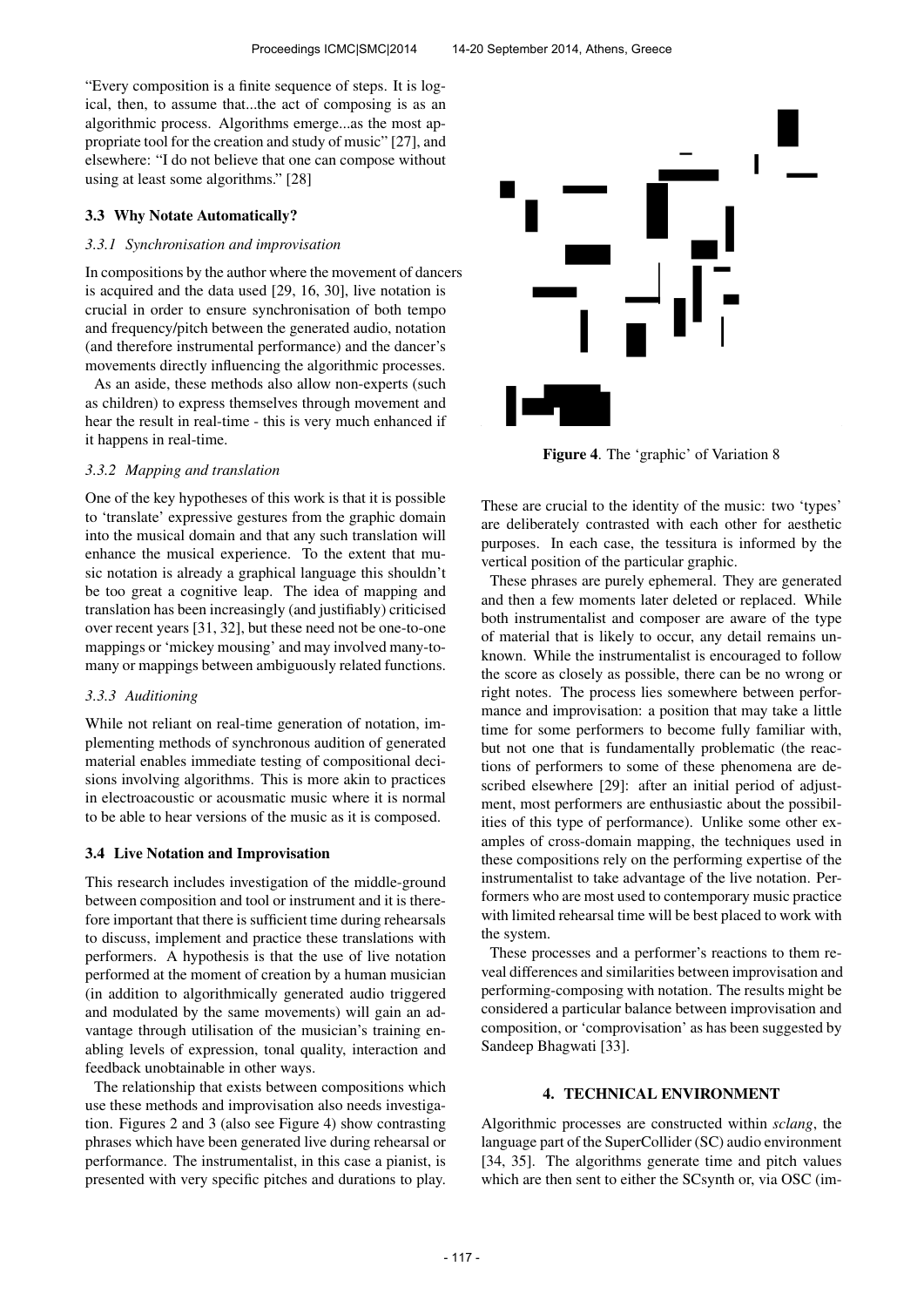

Figure 2. A rendering of the opening of *December Variations*



Figure 3. A rendering of *Variation 8* .

plemented as an SC class by the author), to the programme INSCORE [13] which is able to generate a variety of notations, including standard music notation. While, for both technical and musical reasons I am currently concentrating on the latter, I am involved in collaborative projects using generative graphics and original, algorithmically generated text. (As an aid to the composition and rehearsal processes, it is technically possible, if not musically desirable, to use a 'synthesised' player instead of a human musician.)

## 5. THE GENERATIVE PROCESS

All musical material is derived from analysis of the original Earle Brown score. The graphic elements used here were reproduced with a graphics programme and the measurements stored - this process will be automated in future. This object, for instance:

 $dec[0] = [15.1694, 1.0583, 0, 45.8611, 26.8111]$ 

is 15.1694 units wide, 1.0583 units tall, has a rotation of zero degrees, is 45.8611 units from the left-hand side of the page and 26.8111 units from the top of the page. Each element is defined in this way  $1$  enabling easy re-ordering. By default, the score is read from left to right and top to bottom, but it is very simple to reverse either or both of these presets. It would be quite straightforward to construct generative readings which 'wander' through the picture (as suggested by Nicolas Collins [36]), but this would make any relationship to the original score quite impenetrable and so less practical while the composition is still in development.

Having declared the dimensions of all elements, a number of functions are used to manipulate, reinvent, interpret and playback the data.

The following section describes the main variables currently available to generate the theme and its variations. As will be noted, these were implemented progressively in order to generate the type of piece that is now the result; it will be interesting to test the same processes on different graphic inputs - in particular possibly dynamic ones.

### 5.1 **rNum**

A global control, rNum determines the level of randomisation required in a given variation (see Figure 4). This rather crude determinant will be specified in increasing detail in subsequent developments.

On generation, a 2d array is created comprising the relevant notes (see section 5.6) and a duration. For illustration here is one such member out of the original 31:

[ [ 59, 64, 67 ], 0.5 ]

## 5.2 **˜tempo** and **˜rel**

˜tempo is used to determine the actual playback duration of this item. The associated control ˜rel is used to determine the release time of a given event.

#### 5.3 **˜rubato** and **˜quantise**

Rubato (˜rubato and rubatoOffset) are used to colour synthesised playback for auditioning. Quantisation (~quantise) controls notational granularity. Rhythm, particularly when using tuplets algorithmically, can be difficult to notate, especially when dealing with this *prima vista* material.

<sup>&</sup>lt;sup>1</sup> These are relative measurements only. The data are scaled between SuperCollider, INScore and the relevant computer screen; the scale of the original image is less relevant.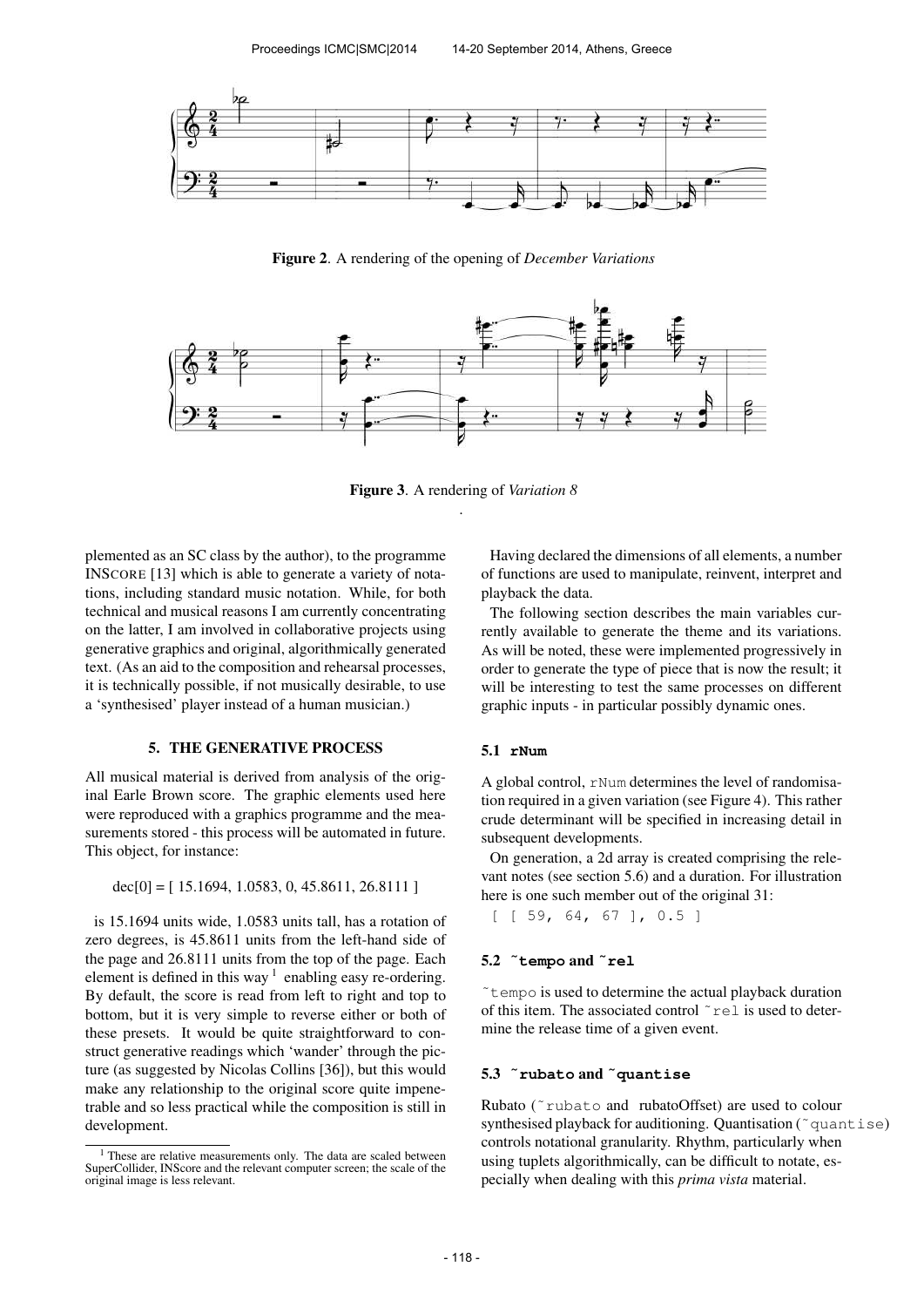#### 5.4 **startStop**

Most variations use all graphic elements in a single variation, but in some cases contrasting textures were used. startStop enables the ability to choose where a passage should begin and end. It is described in terms of the sequence of graphic elements (in this piece, 0-30 is the full range). ˜newDecember specifies whether a new 'page' of notation begins  $(\text{true})$  or not. This is the case in variation 4, where the first and last 15 elements are defined in highly contrasting ways.

## 5.5 **lohi**

lohi determines the pitch range of a given variation. This is given in MIDI values, for instance: [50, 90].

## 5.6 **chordHeight**

chordHeight, for instance [1, 6], will scale the relevant dimension of an object (from within its own appropriate range) to a value in this case between 1 and 6. This value represents the number of notes generated in the chord.

### 5.7 **chordIntervals** and **intervalWeighting**

chordIntervals determines the range of intervals permitted in the entity while intervalWeighting prescribes the likelihood of these intervals being chosen.

#### 5.8 Performing

The above outlines the level of 'interpretation' currently available in the composition. Each variation is a function with its own set of global and local variables and arguments. In order to provide control over the tempo and timing of each variation, the performer must evaluate a function on the computer before playing each variation. This is achieved by evaluating a single line of code in SuperCollider (pressing the enter key or equivalent) - this could also be achieved via foot-switch, etc.

## 6. CONCLUSIONS AND FUTURE WORK

This research provides insights into and answers for questions concerning composition, notation and performance: how does notation provided in real-time (a type of sightreading) effect the performance? How is it different from 'completely' improvised performances? How might it work when coordinating multiple instruments?

There are also interesting challenges remaining regarding how and when to present notation. In 1970 Earle Brown revealed "I have a sketch for a physical object, a threedimensional box in which there would be motorized elements... as the elements in December are on the paper. ...[It] would...sit on top of the piano and...the vertical and horizontal elements would...physically be moving in front of elements as they approached each other... the performer playing very spontaneously, but still very closely connected to the physical movement of these objects." [1]

It is clear that far from being a metaphorical, abstract collection of graphics, *December 1952* is a visualisation of something more concrete (although Brown rather spoils this a moment later by saying that he was "not really ...all that interested in constructing it"!) Brown's schemes are far from impossible to implement in either software or hardware (although each has different implications) and one of the main future directions for this research points toward the implementation of Brown's vision in software. This is a graphic exercise, but the thought of implementing a notated version is compelling.

This challenge carries with it more intriguing problems, such as ensuring that notation remains usable through the animated process: schemes which uses opacity as an expressive quality such as that described by David Kim-Boyle [37] may be useful here.

There is often a tension in systems such as these: are they compositions in themselves or tools for composition. This is a difficulty that David Cope has faced when discussing the lineage of his works generated using 'Emmy' [28]. Above, I have considered the system described as a form of composition, where the controls are chosen in order to create what is intended to be a rounded, satisfying creation according to my own creative criteria. Another issue to monitor here, then, is how well the 'system' might adapt to other graphics.

Finally, and possibly most importantly, this work has been encouraged by two Brown experts, David Ryan and John Yaffé, a personal friend of Brown. Each feels that Brown would have approved of these practice-led experiments because they were using creative methods appropriate to their time [38].

### 7. REFERENCES

- [1] E. Brown, "On December 1952," *American Music*, vol. 26, no. 1, pp. 1–12, 2008.
- [2] D. Ryan, "Earle Brown: A sketch," CD liner note for 'Earle Brown: Selected Works 1952-1965', Sony Music, New York, 2006.
- [3] J. Yaffe, "An interview with composer Earle Brown," *Contemporary Music Review*, vol. 26, no. 3-4, pp. 289– 310, 2007.
- [4] A. C. Beal, "An interview with Earle Brown," *Contemporary Music Review*, vol. 26, no. 3, pp. 341–356, 2007.
- [5] A. Blackwell, T. Green, and D. Nunn, "Cognitive dimensions and musical notation systems," in *Proceedings of International Computer Music Conference*, Berlin, 2000.
- [6] C. Boehm, "Book review," *Organised Sound*, vol. 7, no. 1, pp. 79–82, 2002.
- [7] K. Patton, "Morphological notation for interactive electroacoustic music," *Organised Sound*, vol. 12, no. 2, pp. 123–128, 2007.
- [8] M. Blackburn, "The visual sound-shapes of spectromorphology: an illustrative guide to composition," *Organised Sound*, vol. 16, no. 1, pp. 5–13, February 2011.